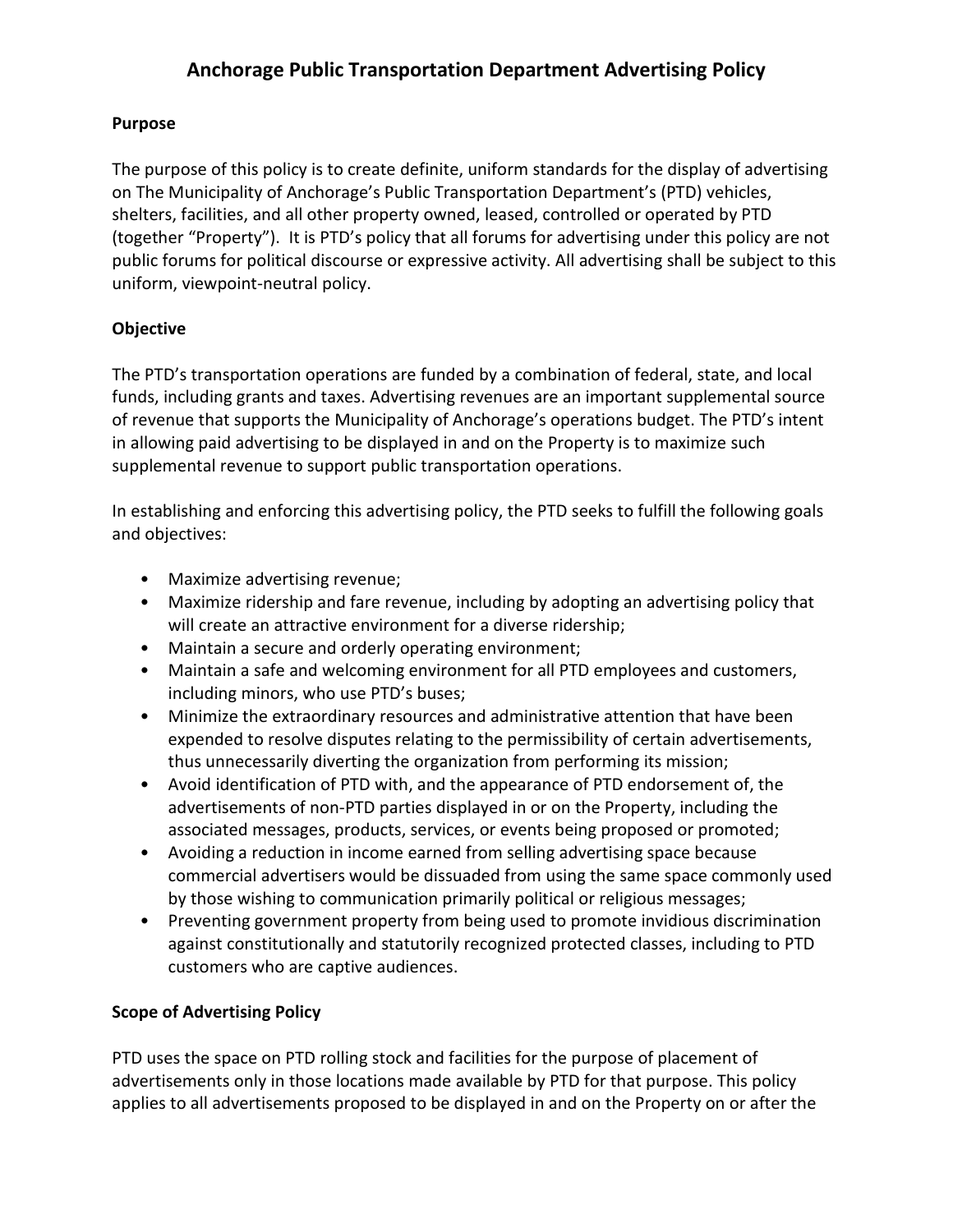Effective Date set forth below. Any naming rights or sponsorship of PTD facilities will be governed by separate policies and programs.

#### **Prohibited Advertising**

Even if an advertisement qualifies as permitted advertising under this policy, the PTD will not accept any advertisement if it falls within one or more of the following categories of prohibited advertising:

- 1. **Political:** Promotes or opposes a political party, a ballot referendum, any proposed or contemplated legislation or regulation, or the election of any candidate or group of candidates for government offices.
- 2. **Government Action:** Prominently or predominantly supports, opposes, or comments on any action, inaction, prospective action, or policies of a government entity, except for advertisements that (1) qualify as permitted advertising; (2) are limited to providing public education regarding the existence of current government programs and services; or (3) are limited to providing public education regarding existing laws.
- 3. **Public Policy:** Prominently or predominantly supports, opposes, or comments on a matter of public policy, except for advertisements that (1) qualify as permitted advertising under this policy; (2) are limited to providing public education regarding the existence of current government programs and services; or (3) are limited to providing public education regarding existing laws. Public policy is defined as a system of laws, regulatory measures, courses of action or inaction, and funding priorities concerning a given issue or topic promulgated, proposed to be promulgated, administered, or effectuated by a government entity or its representatives, and can relate to issues that are political, economic, cultural, religious, or social in nature, among other issues.
- 4. **International Dispute:** Prominently or predominantly supports, opposes or comments on any international dispute or warfare among nations or religious, ethnic, or other similar groups.
- 5. **Religious Policy:** Prominently or predominantly supports, opposes or comments on a matter of religious policy. Religious policy is defined as the doctrines, practices, belief systems, or edicts promulgated or proposed to be promulgated by a religious entity or religious group or their respective representatives. This is not intended to prohibit advertisements that inform the public of the existence of a religious or atheist group or institution or the availability of their services if such advertisements otherwise comply with this policy.
- 6. **Tobacco:** Tobacco or nicotine products, tobacco or nicotine-related products, and products that simulate smoking or are modeled on the tobacco products, including but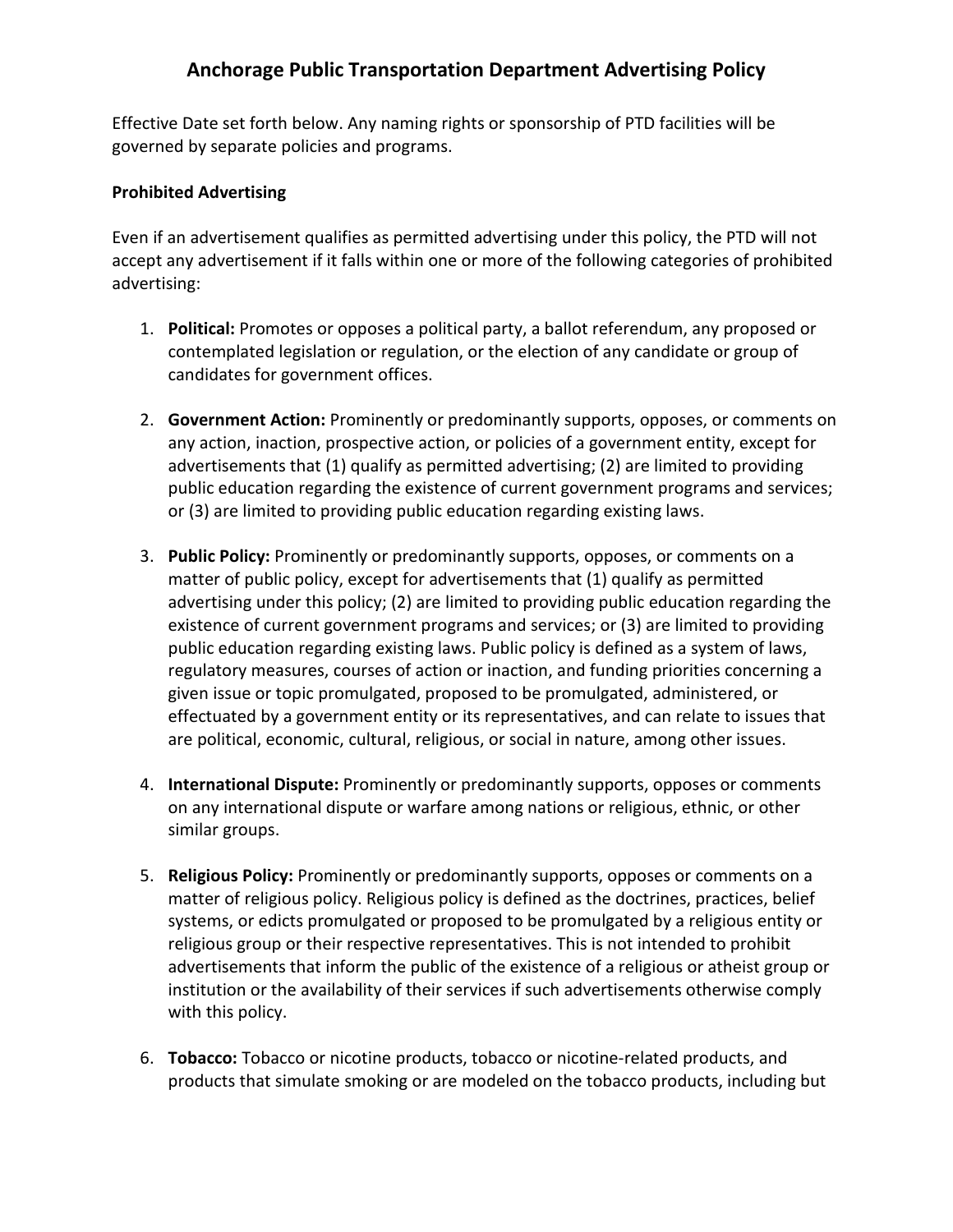not limited to cigarettes, cigars, smokeless (e.g., chewing) tobacco, and electronic cigarettes.

- 7. **Marijuana and Marijuana Products:** As defined in Anchorage Municipal Code.
- 8. **Alcohol:** Beer, wine, distilled spirits or any alcoholic beverage licensed and regulated under Alaska state law.
- 9. **Firearms:** Firearms, ammunition, or other firearms-related products.
- 10. **Adult/Mature Rated Films, Television or Video Games:** Adult films rated "X" or "NC-17," television rated "MA" or video games rated "A" or "M."
- 11. **Adult Entertainment Facilities or Services:** Adult bookstores, adult video stores, nude dance clubs, adult telephone services, adult internet sites, escort services, and other adult entertainment establishments.
- 12. **Sexually Oriented Products or Services:** A Sexually Oriented Product or Service as employed herein is any good, product, or service primarily related to or used for the purposes of sexual activity by persons of any gender or orientation, including but not limited to genital intercourse, oral sex, anal sex, masturbation, sadomasochism, erotic touching of covered or uncovered genitals, pubic area, buttocks, anus, or breasts, obtaining or maintaining an erection, or experiencing an orgasm ("Sexual Activity"). Sexually Oriented Products or Services include but are not limited to sex toys, sexual enhancement products, sexual dysfunction medications and supplements, genital or anal lubricants, libido enhancing medications and supplements, surgical procedures for the enhancement of sexual activity or sexual pleasure, and surgical procedures for the enlargement of breasts or genitals. Sexually Oriented Products or Services does not include contraceptives or reproductive or family-planning services, gender affirming surgery, or post-operative breast reconstruction surgery, and advertisements that promote these topics are not prohibited so long as they comply with all other provisions of this Advertising Policy.
- 13. **Nudity, Sexual and/or Excretory Subject Matter:** Advertising depicting nudity, sexual conduct, or sexual excitement is not permitted. The terms "sexual conduct," and "sexual excitement" have the same meaning herein.

Additionally, there are prohibitions against any performance or exhibition that depicts: Nudity as defined in Anchorage Municipal Code (AMC) section 8.50.010E.2. Sexual conduct as defined in AMC subsection 8.50.010E.3., Sexual excitement as defined in AMC subsection 8.50.010E.4., Indecent materials as defined in AMC subsection 8.50.020A.6., or Is harmful to minors as defined in AMC subsection 8.50.010E.5.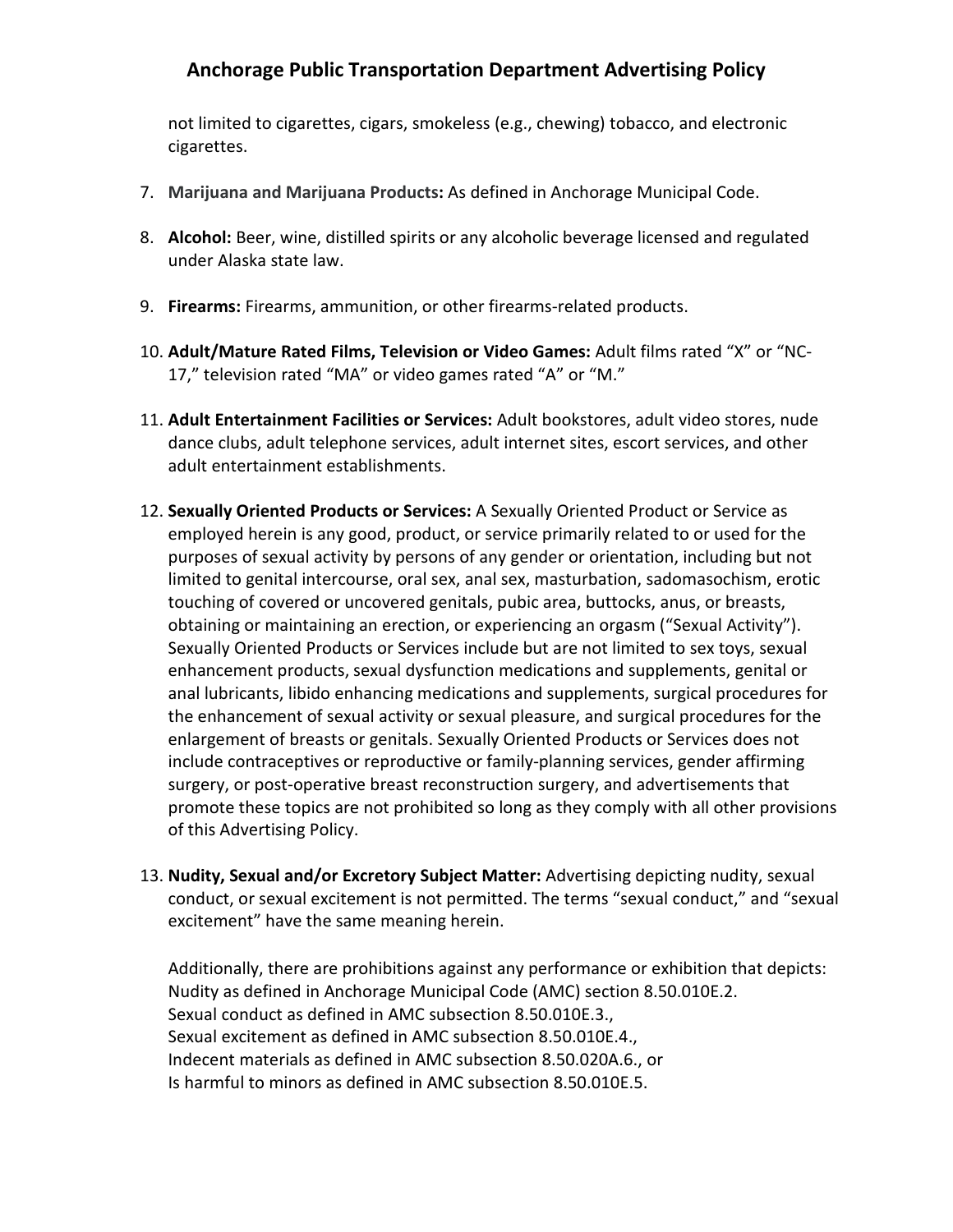- 14. **False, Misleading, or Deceptive:** Any material that is or that the sponsor reasonably should have known is false, fraudulent, misleading, deceptive, or would constitute a tort of defamation or invasion of privacy.
- 15. **Copyright, Trademark or Otherwise Unlawful:** Advertising that contains any material that is an infringement of copyright, trademark or service mark, or is otherwise unlawful or illegal.
- 16. **Illegal Activity:** Advertising that promotes any activity or product that is illegal under federal, state, or local law.
- 17. **Profanity:** Advertising that contains any profane language, including words, symbols or gestures commonly understood as profanity even if they are mis-spelled or do not contain all their letters, or slang terms for the genitals, pubic area, buttocks, anus or breasts.
- 18. **Violence:** Advertising that contains or portrays graphic violence; sexual violence; human body parts, animal parts, or fetuses in states of mutilation, dismemberment, decomposition or burning; the purposeful infliction of pain to a human being or animal; or that depicts weapons or devices that appear to be aimed or pointed at the viewer or observer in a menacing manner.
- 19. **Demeaning or Disparaging:** Advertising that is intended to be (or reasonably could be interpreted as being) disparaging, disreputable, or disrespectful to persons, groups, businesses, or organizations, including advertising that portrays individuals as inferior, evil or contemptible. For purposes of determining a demeaning and disparaging advertisement, PTD will use prevailing community standards to determine whether a reasonable prudent person, knowledgeable of PTD's customers, would believe that the advertisement contains material that ridicules, is abusive or hostile to, or debases the dignity or stature of an individual, group of individuals, business, or organization.
- 20. **Adverse to or Disruptive of PTD:** Advertising, or any material contained in it, that is directly adverse to or disruptive of the commercial or administrative interests of PTD, or that tends to disparage the quality of service provided by PTD, or that tends to disparage public transportation in general.
- 21. **Endorsement of PTD**: Advertising that implies or declares an endorsement by the PTD of any service, product, or point of view.
- 22. **PTD Graphics and References:** Advertising that contains PTD graphics, logos, or representations without the express written consent of the PTD.